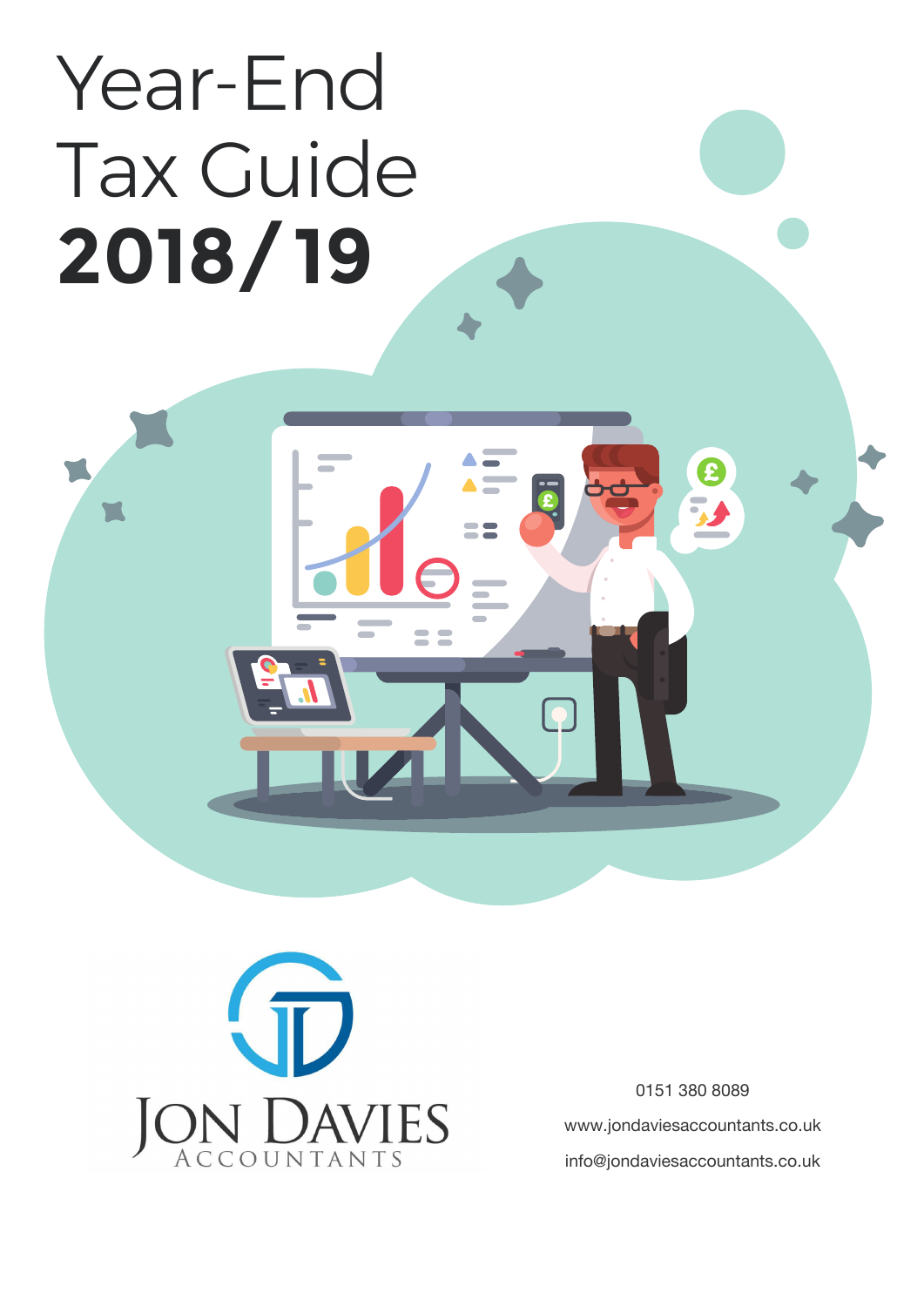### YEAR-END TAX GUIDE 2018/19

#### **IMPORTANT INFORMATION**

The way in which tax charges (or tax relief, as appropriate) are applied depends upon individual circumstances and may be subject to change in the future. ISA and pension eligibility depend upon individual circumstances. FCA regulation applies to certain regulated activities, products and services, but does not necessarily apply to all tax planning activities and services. This document is solely for information purposes and nothing in this document is intended to constitute advice or a recommendation. Whilst considerable care has been taken to ensure that the information contained within this document is accurate and up-to-date, no warranty is given as to the accuracy or completeness of any information.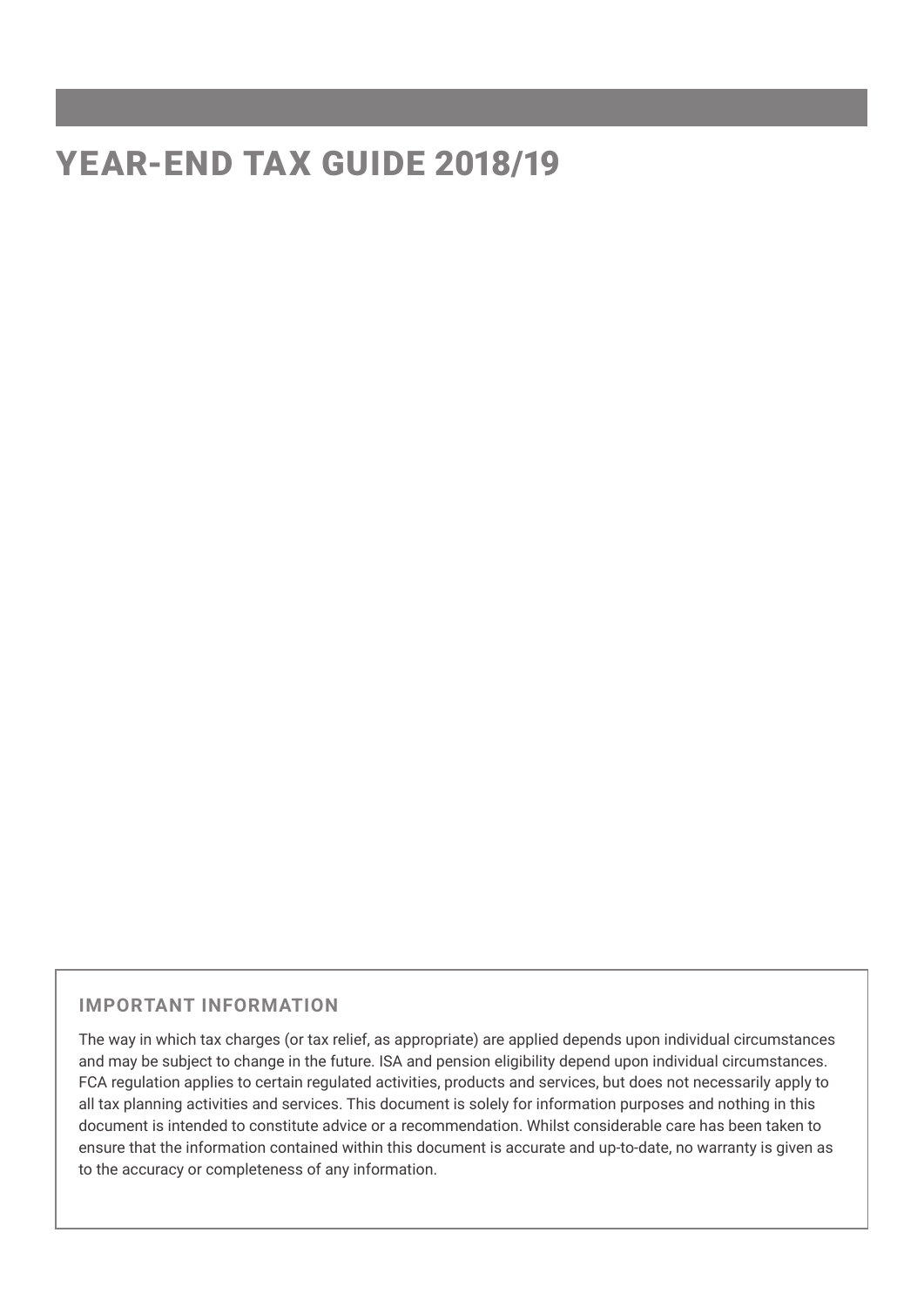### **CONTENTS**



### **PERSONAL ALLOWANCES**

**4**



### **INHERITANCE TAX**

**5**



### **TAX CREDITS**

**7**



### **ENTREPRENEURS' RELIEF**

| 8 |  |  |  |
|---|--|--|--|
|   |  |  |  |



### **UPCOMING CHANGES**







### **CAPITAL GAINS TAX**

**6**



### **CORPORATION TAX**

**7**



### **VAT**

**9**



### **PENSION CONTRIBUTIONS**

**5**



### **NON-UK DOMICILE TAXATION**

**6**



### **BUSINESS DEDUCTIONS**

**8**



### **PENALTIES**

**9**







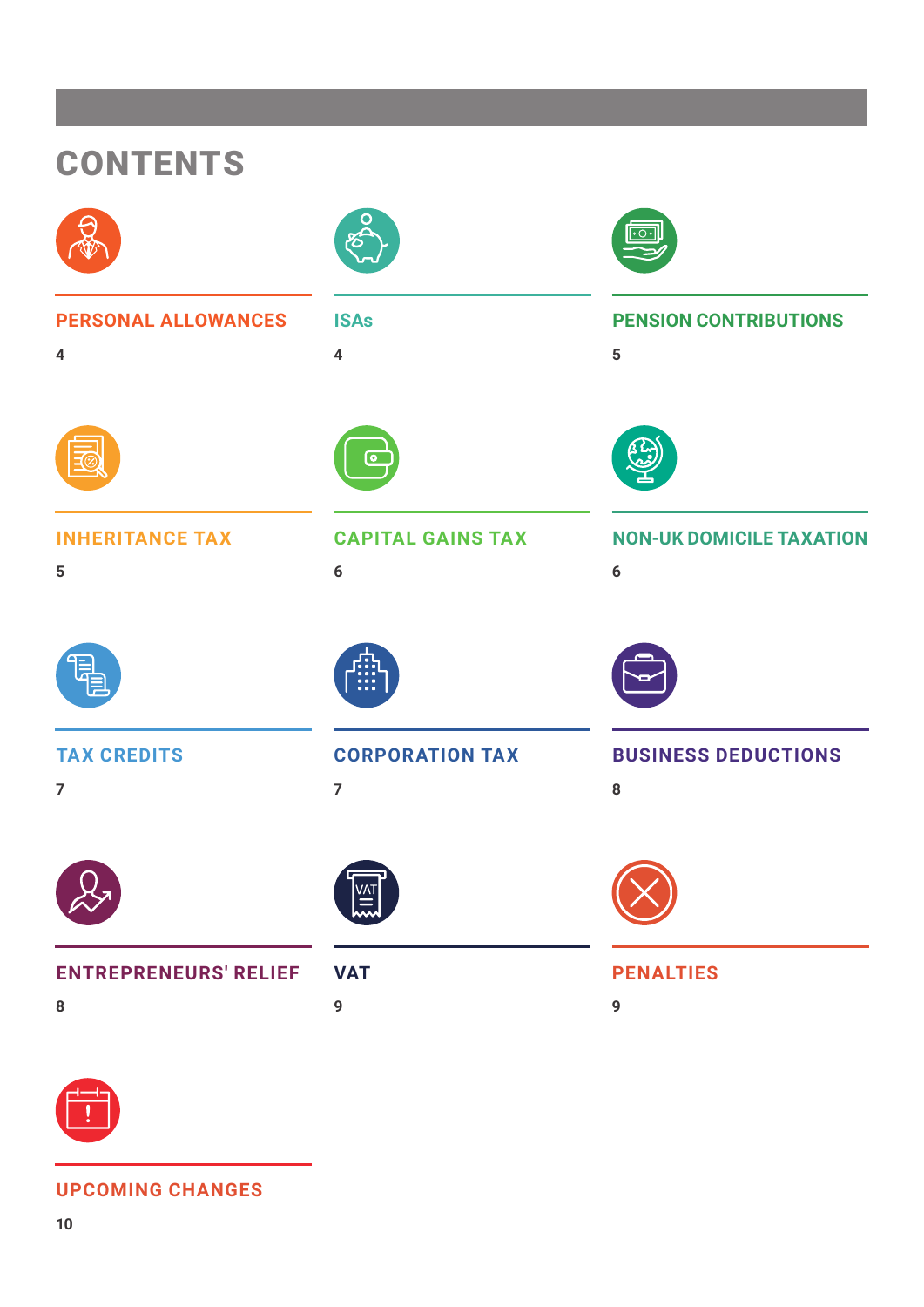

The personal allowance for the current tax year is £11,850. Non-savings income above the personal allowance is taxed at rates from 20% to 45% (or 19% to 46% in Scotland).

A higher marginal tax rate may be payable between £100,000 and £123,700 when the personal allowance is gradually withdrawn. This gives an effective marginal rate of 60% (61.5% in Scotland) in this band for non-savings and savings income.

You may be able to transfer £1,190 of your personal allowance to your spouse or civil partner if neither of you is a higher-rate taxpayer.

Generally speaking, it is relevant when one spouse or civil partner is not able to use all of their personal allowance.

### **TAX ON SAVINGS**

The personal savings allowance allows basic-rate taxpayers to receive up to £1,000 of savings income tax-free, while a higher-rate taxpayer can get up to £500 of savings income, without any tax being due.

There is no relief for an additional-rate (45%) taxpayer.

The first £2,000 of income from dividends in 2018/19 is tax-free, while income from dividends that exceeds this amount is taxed at rates of 7.5%, 32.5% or 38.1%.

Scottish tax rates only apply to non-savings, non-dividend income so the same rates apply to Scottish taxpayers.

### **PLANNING**

Things to consider:

- $\Box$  Is everyone in your family taking full advantage of their personal allowance? If not, then consider the transferable marriage allowance.
- $\Box$  Are there opportunities to utilise any unused allowances this tax year?
- $\Box$  What can you do to take advantage of marginal tax rates and reduce the slice taxable at a higher rate?
- $\Box$  Would it be possible to consider the tax-free alternatives instead of a bonus or a salary increase?
- $\Box$  Is your dividend strategy as tax-efficient as it could be?
- $\Box$  Could you take advantage of the rent-a-room relief which, for individuals, is £7,500 or £3,750 for joint-owners?



Adults can invest up to £20,000 in an ISA.

Growth, income and withdrawals from an ISA are free of income and capital gains tax, but the value of an ISA will form part of your estate for inheritance tax purposes.

ISAs are normally readily accessible, subject to scheme rules.

A **Junior ISA** of up to £4,260 is available for those who are 17 or under.

It is also possible, as part of the £20,000 ISA allowance, to invest £4,000 in a **lifetime ISA** which receives an annual government bonus of up to 25% of your savings.

You must be over 18 and under 40 to open a lifetime ISA, which can be used on the purchase of a first home or to fund retirement. Further scheme rules and early withdrawal penalties apply.

**Help-to-buy ISAs** allow individuals over the age of 16 to save up to £200 a month towards their first home. Savers can also deposit a lump sum of up to £1,000 when they set up their account.

The money will earn interest and will also qualify for a 25% bonus (up to £3,000) from the government, providing the funds are used to buy a first home.

### **PLANNING**

- © If you don't already have an ISA, should you start one this tax year?
- $\Box$  Should you use the maximum tax-free investment allowance?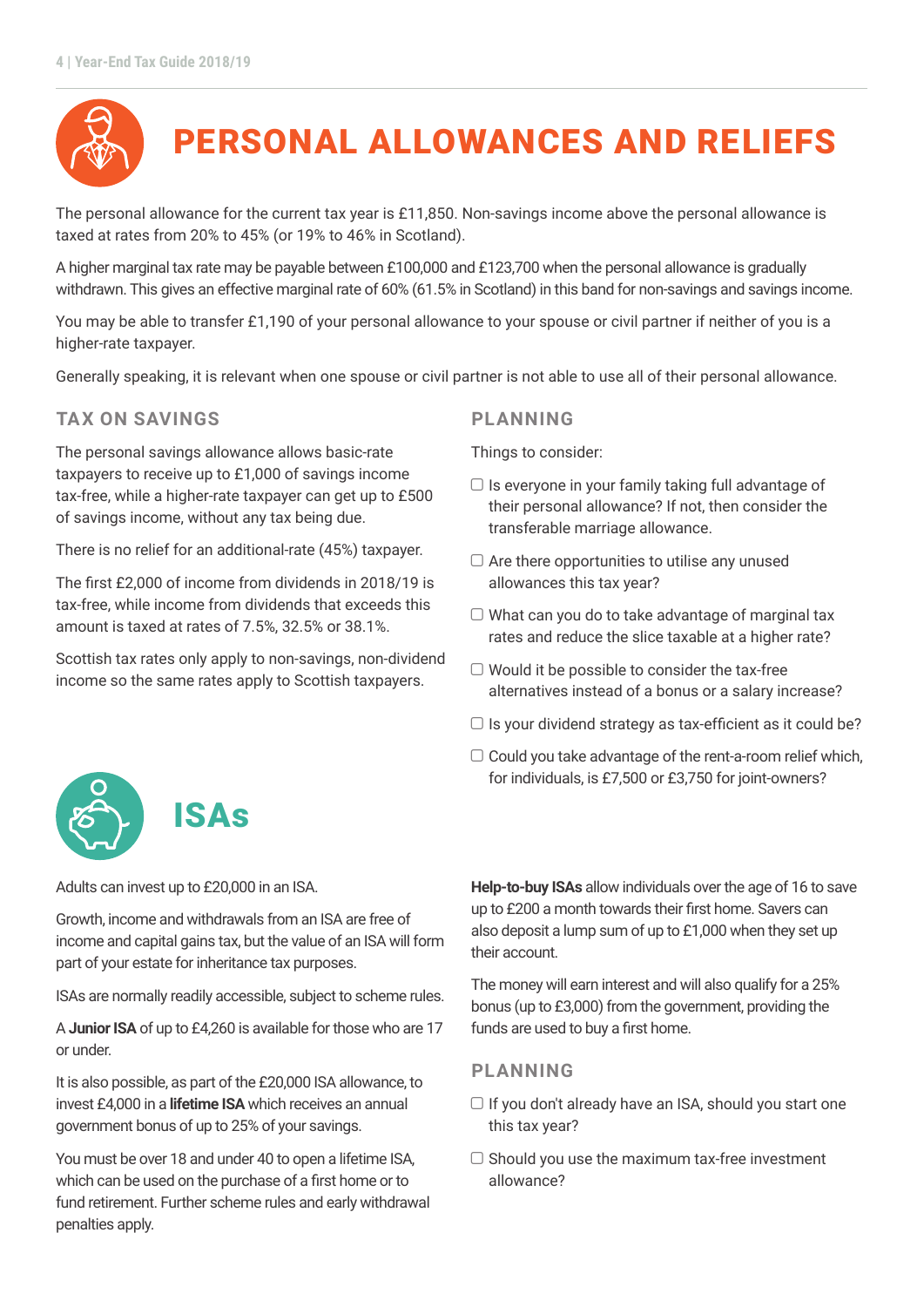

### PENSION CONTRIBUTIONS

There are limits to how much can be invested in a pension scheme before a tax charge is payable.

To qualify for personal tax relief, a pension contribution must be made by  $-$  or on behalf of  $-$  a UK individual.

Tax relief for pension contributions may be restricted by reference to net relevant earnings and the annual allowance.

The annual allowance is £40,000 for those with yearly income from all sources, and pension contributions under £150,000.

There is a minimum annual allowance of £10,000, in most cases, for individuals with total income plus employer pension contributions of £210,000 or more.

Complex rules apply to those with 'threshold income' above £110,000, so seek pension advice if necessary.

Provided you had a pension fund during the previous three years, it is possible to carry forward any unused allowances.

If your total pension savings exceed the lifetime allowance (£1.03 million in 2018/19) you may be liable to tax when you draw benefits.

#### **PLANNING**

If you are over 55, you may be able to start taking pension drawdown, even if you are still working – but there are tax implications for doing so.

However, defined benefit schemes are likely to have restrictions, and possibly costs, if the pension is taken early.

Other things to think about include:

- $\Box$  When are you planning to retire and what's your ideal income?
- $\Box$  Should you increase your pension contributions?
- $\Box$  When considering if you have exceeded the annual allowance have you reviewed both your employee and employer pension contributions?
- $\Box$  Have you fully considered the potential inheritance tax benefits of maximising your pension fund?
- © Ensure your letter of instruction to the trustees of the fund in the event of your death before drawing your benefits has been reviewed. It is essential that this is also considered when updating your will.

### INHERITANCE TAX

Generally, inheritance tax is due on death, at a rate of 40% if the inheritance threshold of £325,000 is exceeded.

There is a £125,000 residence nil-rate band that is available to each spouse or civil partner subject to certain conditions.

These include leaving the home, or share of the home, to direct descendants such as children or grandchildren.

This residence nil-rate band will rise annually until April 2020 when it reaches £175,000, meaning the individual available nil-rate band reaches a maximum of £500,000, or £1 million for married couples or civil partners. The residence nil-rate band is tapered for estates in excess of £2 million.

The percentage of any unused nil-rate band from the first death may be transferred to the surviving spouse, allowing up to double the nil-rate band applicable at the date of the second death.

Gifts or transfers made within seven years of death are also added back into the estate.

These are liable to inheritance tax, but may be subject to some exemptions as well as a tapered reduction for inheritance tax on transfers made between three and seven years.

### **PLANNING**

- $\Box$  Do you have an up-to-date will that reflects your wishes, and are you happy with the executors?
- © Are you taking advantage of exemptions, such as the annual £3,000 exemption, gifts out of income, and gifts on marriage or civil partnership?
- © Should you consider using a discounted gift trust which allows the gifting of a lump sum into a trust while retaining income for life?
- $\Box$  Do you have surplus assets you can give away and reduce the value of your estate?
- $\Box$  Should you alter the spread of your investment portfolio into more inheritance-tax-eficient products?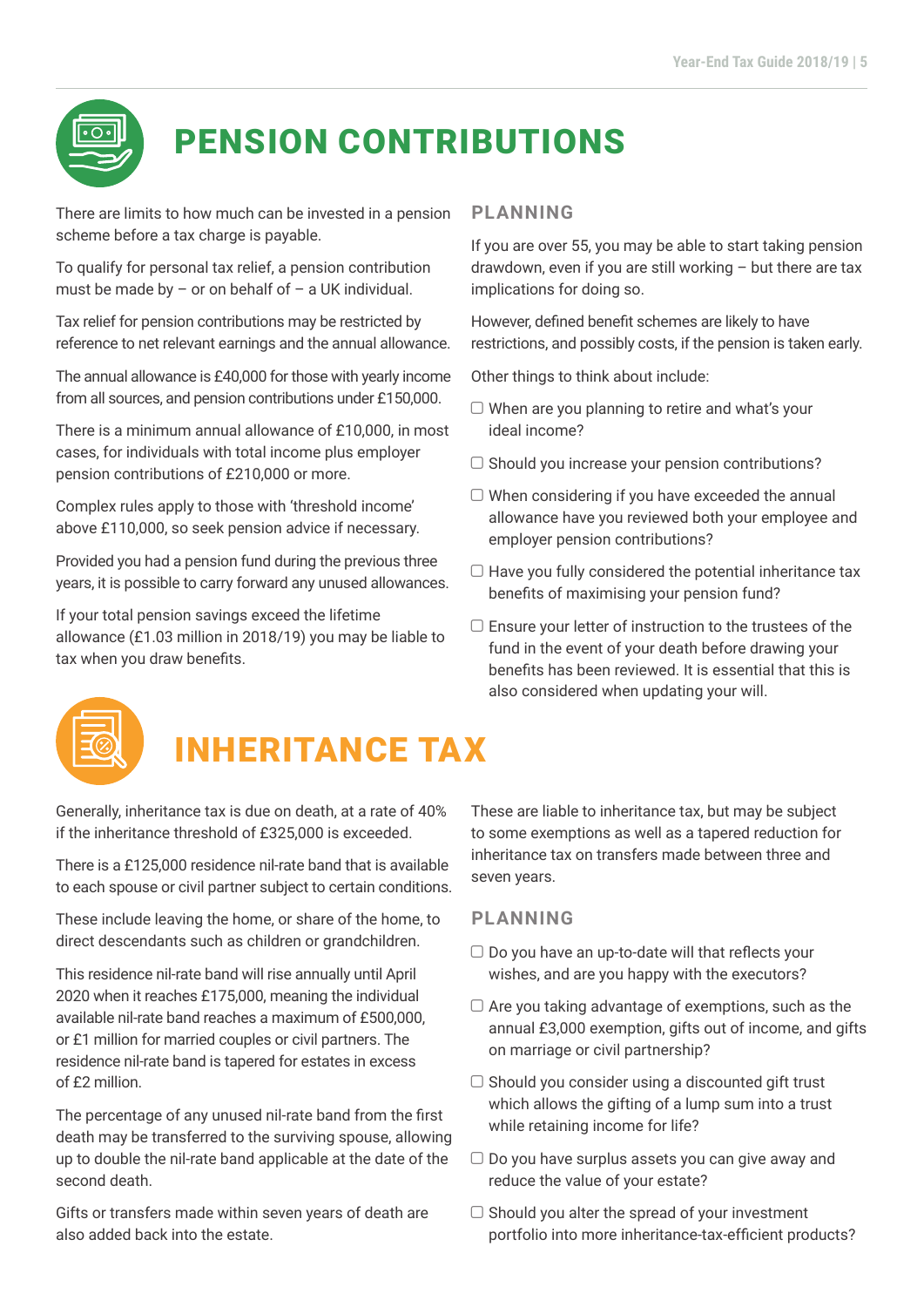### CAPITAL GAINS TAX

Ordinarily, each person is entitled to make a tax-free gain up to £11,700 (or up to £5,850 for trusts).

Married couples and civil partners each have their own £11,700 exemption, with gains above this threshold usually taxed at a rate depending on income.

Where taxable income is less than the UK base rate limit of £34,501 or £31,581 in Scotland, the capital gains tax (CGT) rate for gains up to the spare basic-rate band allowance is 10%. After this it rises to 20%. The standard rate applicable to a trust is 20%.

A higher rate of CGT applies to residential property and carried interest which are taxed at rates of 18% and 28%. The rate applicable to disposals of similar assets by trustees is 28%.

For business owners, entrepreneurs' relief gives rise to a lower rate of 10% for qualifying gains. The maximum reduction in tax is £1 million.

### **PLANNING**

- $\Box$  Have you used your annual exemption of £11,700?
- $\Box$  What can be saved by maximising the advantage of family member tax-free exemptions?
- $\Box$  Should an asset that is going to be sold in the future be transferred into joint names?
- $\Box$  If a gain is going to be realised, are there other assets which are standing at a capital loss that can be used to reduce your gains?
- $\Box$  If tax is due, are there ways of deferring or rolling over the gain?
- © If you have substantial assets outside of an ISA could you arrange them to generate a tax-free income?
- © Have you reviewed your buy-to-let portfolio to see how you can reduce your tax liability from property income?
- $\Box$  Would it be beneficial to incorporate buy-to-let properties into a company?
- $\Box$  If you have two properties you have used as a home, have you considered if your main residence election is on the property with the largest gain?



### NON-UK DOMICILE TAXATION

From 6 April 2017, non-domiciled individuals are deemed UK-domiciled for tax purposes if they have been a UK resident for 15 of the past 20 years.

This means that the remittance basis is available only for a limited period of time, even where the charge is paid.

Where you are non-UK domiciled and have been in the UK for more than 10 years, but less than 15, consider your long-term plans if you have significant overseas assets and wealth.

Inheritance tax is charged on any UK assets owned directly by a non-domiciled individual (irrespective of their domicile) and also on UK residential property when this is held indirectly by a non-domiciled individual through an offshore structure.

This, for example, might be where the property is held in a trust or a company.

Overseas assets may become subject to UK inheritance tax too, once an individual becomes deemed UK domiciled and therefore planning should be considered before this happens.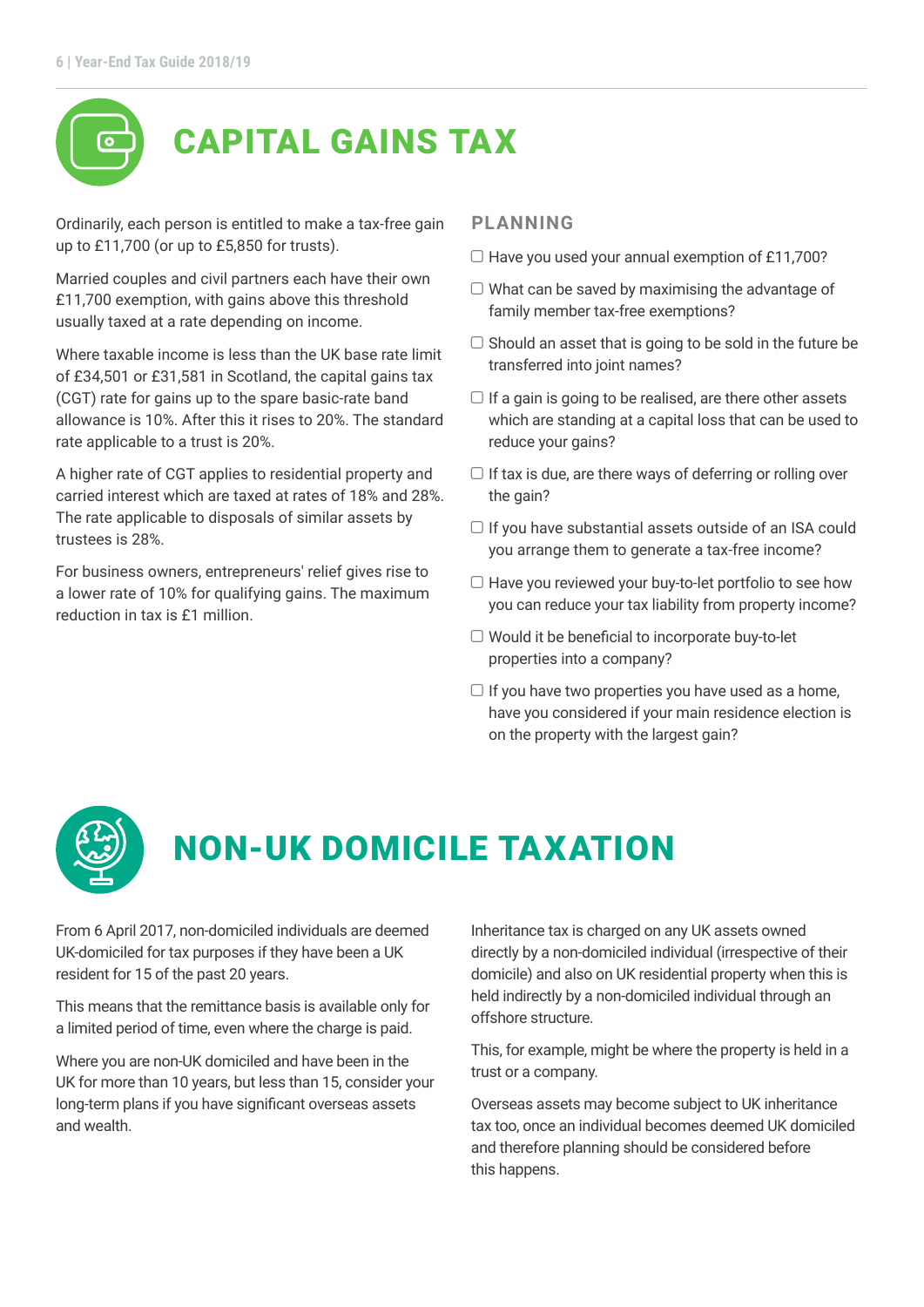# TAX CREDITS

Individuals on low incomes may be eligible to claim tax credits or universal credit (existing claimants will move to universal credit by the end of March 2022).

The calculations for these benefits involve determining three figures:

- your maximum benefit
- your net income
- your allowance.

The maximum benefit is the amount you would receive if you had no income at all.

As some income is disregarded, it is possible that someone could receive the maximum benefit even if they had a small income.

Net income usually refers to earnings after tax, national insurance and pension contributions have been deducted. A notional income may be added if you have capital above a certain threshold.

The allowances are the maximum amount of income you may earn and still receive the maximum benefit.

If your income is above this figure, a percentage of the excess is deducted from the maximum benefit

### **PLANNING**

Check to see if you qualify for these benefits as they can sometimes be payable even to people with what might seem to be fairly high incomes.

As capital can be treated as income that reduces benefit, it may be sensible to give away funds or to spend them upgrading your property (property value is not regarded as capital).

However, there are rules designed to counter blatant attempts at capital reduction.



The main rate of corporation tax is 19% until 31 March 2020. From 1 April 2020, this rate reduces to 17%.

Corporation tax self-assessment requires companies to work out their own tax liability as part of their return and account for the 'self-assessed' liability to corporation tax.

### **PLANNING**

Another very important tax-reduction strategy is to bring qualifying capital expenditure forward to take advantage of the 100% annual investment allowance.

On 1 January 2019, the allowance increased from £200,000 to £1 million for all qualifying expenditure until 31 December 2020, although transitional rules may apply for chargeable periods spanning these dates.

Taxable profits are typically reduced by employers making pension contributions, while self-invested personal pensions are popular with many company owner-directors.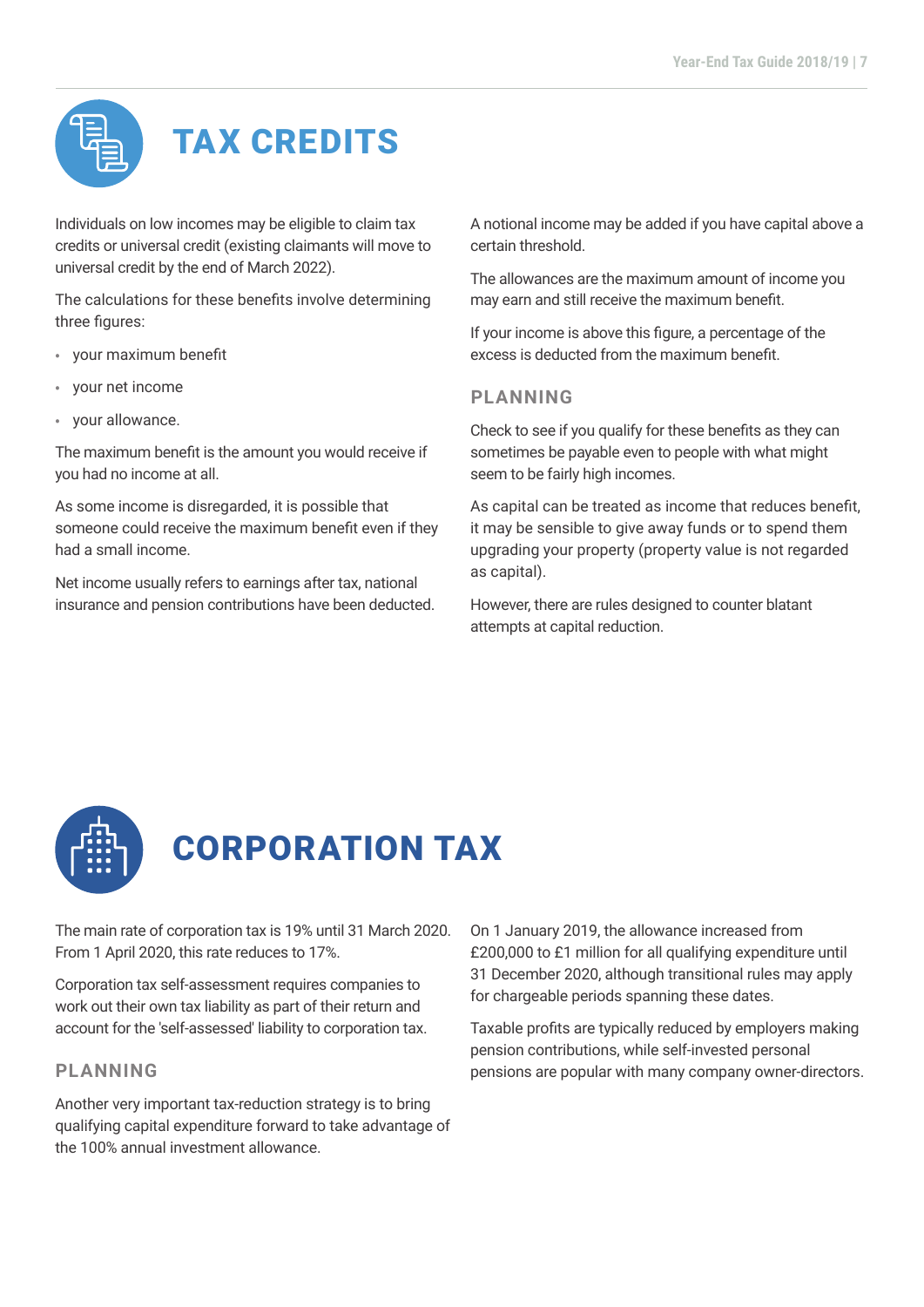

### BUSINESS DEDUCTIONS

Business owners are entitled to claim deductions from income for costs which are incurred wholly and exclusively in running the business.

Determining how this rule applies in practice can be a challenge. In most circumstances, a deduction may not be claimed in respect of depreciation.

However, deductions in the form of capital allowances are available for some expenditure on qualifying capital expenditure.

### **PLANNING**

Directors' bonuses can be claimed as an in-year deductible cost so long as they are paid within nine months after the company year-end, and the entitlement to the bonus (but not the exact amount) is established before the accounting date.

Pension contributions must be paid before the year-end to get tax relief in the accounting period.

Salaries can be made to family members as long as they are justifiable and at commercial rates.

Other potentially tax-efficient ways of extracting profits include dividends and benefits in kind.



### ENTREPRENEURS' RELIEF

Entrepreneurs' relief provides relief for disposals by smaller business owners.

It charges a reduced capital gains tax rate of 10% on disposals up to the lifetime limit of £10 million, giving a potential tax saving of up to £1 million. Complex rules apply to this relief, therefore, please seek advice to determine if the relief applies to you.

The relief is available on material disposals of business assets, which cover businesses operating as a sole trader, partnership or through a limited company.

It may not be available when a company is liquidated if the owner is involved in a similar business (whether a company, self-employment or a partnership) within two years of the distribution on winding up. These anti-avoidance rules also apply to other artificial arrangements.

### **PLANNING**

Capital gains tax liability is just one aspect of all the planning that goes into the wording of the final contract for sale.

Maximising the sale value and looking carefully at the proposed sale structure helps to ensure the liability to capital taxes is not a penny more than absolutely necessary.

There are a number of planning opportunities in this area, but there are also pitfalls if some shareholders do not qualify for this relief.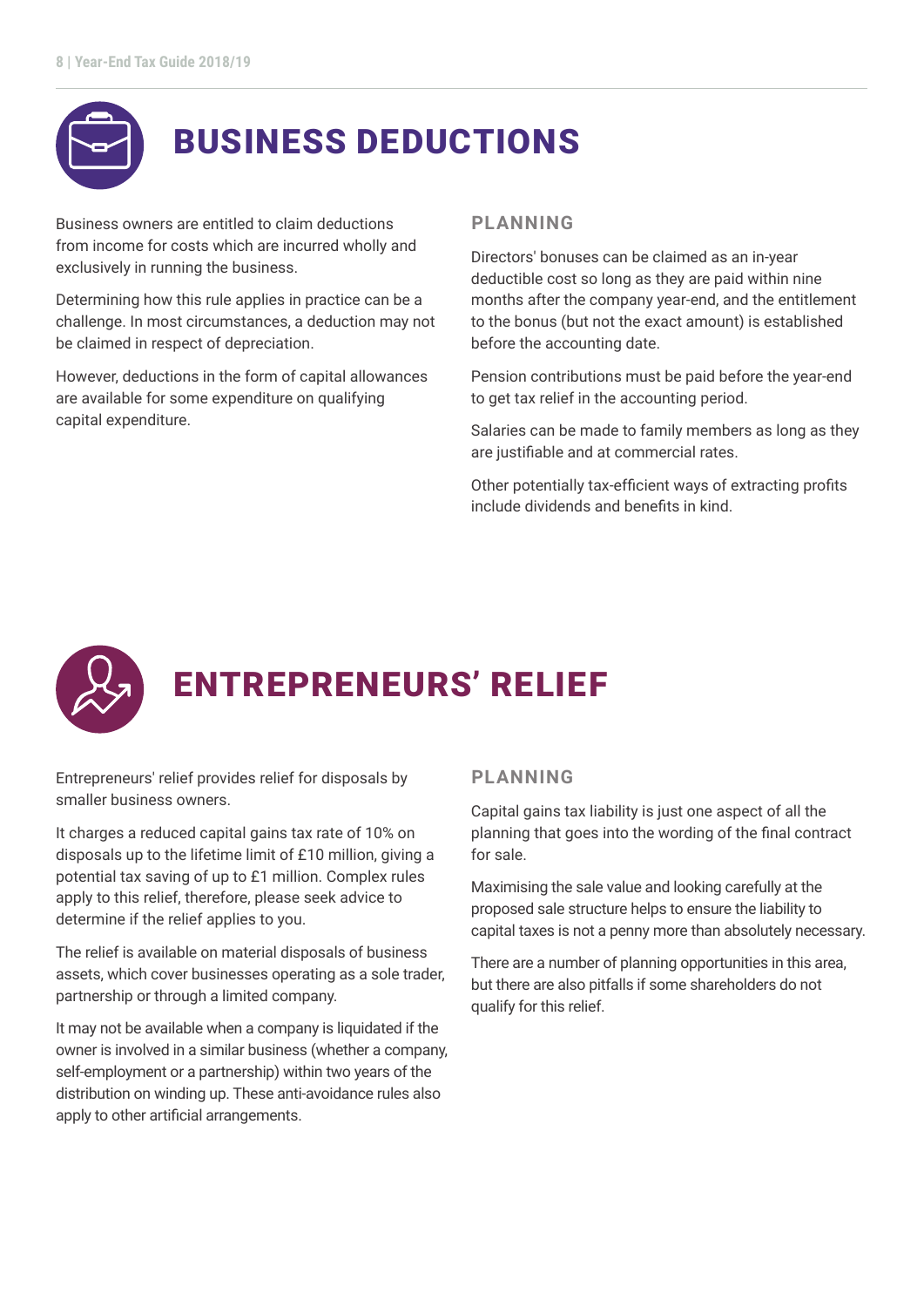

VAT is chargeable where taxable turnover is above £85,000 in the previous 12 months or you expect to make this value of supplies in the next 30 days alone.

There are schemes which simplify VAT accounting, including the cash accounting scheme, annual accounting scheme and the flat-rate scheme.

#### **PLANNING**

- © Would it be appropriate for you to use one of the schemes?
- $\Box$  Have you reviewed the use of the flat-rate scheme and taken appropriate action – which might include voluntary deregistration for VAT if trading under the deregistration threshold (£83,000)?
- © Are you claiming any 'VAT bad debt relief' that you are entitled to?
- © Are you accounting for VAT on the fuel used for private motoring using the appropriate scale charge?
- © Make sure that you don't reclaim VAT on cars (unless you are a car dealer or taxi company, for example, or provide certain pool or leased cars for employees) or on entertaining UK customers.



The penalty regime covers income tax, corporation tax, VAT and inheritance tax.

Miss the first income tax return filing deadline and the next day you will be liable for a £100 fine.

Leave it for another three months and the maximum penalty rises by £10 a day, up to a maximum of £900.

After six months a further £300 or 5% of the tax due – whichever is the higher  $-$  is added. In some serious cases the penalty can be even higher than this.

There are also penalties to cover the notification of starting a business and filing returns and accounts at Companies House.

Penalty rates range from £150 for a private company filing the accounts not more than one month late, up to £7,500 for a public company filing accounts more than six months late.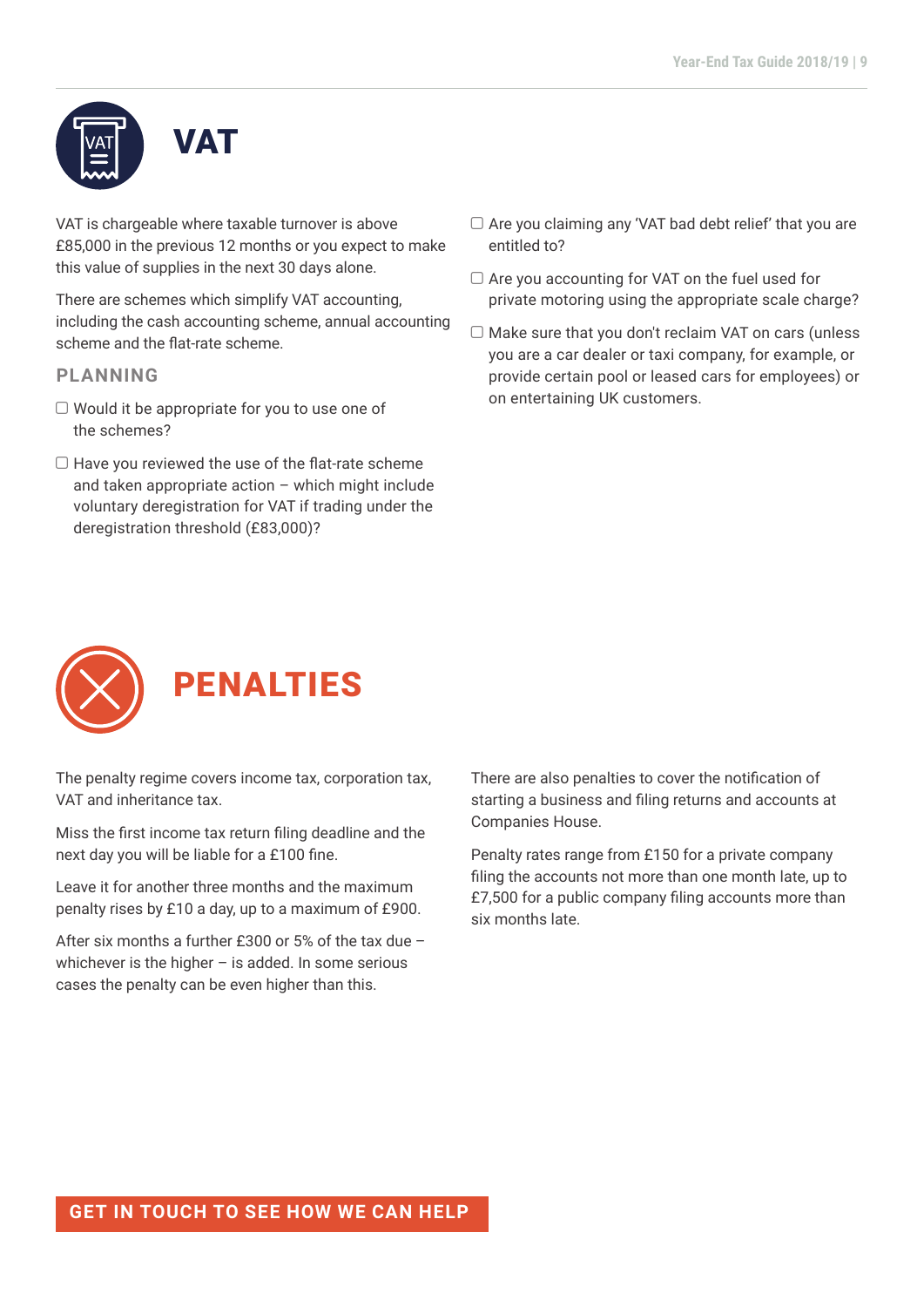

The following are some future rules, rates and allowances that may affect your tax planning for 2019/20, applicable from 6 April 2019.

#### **PERSONAL ALLOWANCE AND THRESHOLD**

The personal allowance for 2019/20 is £12,500 and this applies throughout the UK.

In England, Northern Ireland and Wales, the basic-rate band threshold increases to £37,500.

This means that individuals who are entitled to a full personal allowance will not be liable to higher-rate tax in England, Northern Ireland and Wales until their total income exceeds £50,000.

The national insurance contributions upper earnings limit will also increase to remain in line with the higher-rate threshold.

In Scotland, the basic-rate threshold increases to £24,944 – but the higher-rate threshold remains at £43,430 (subject to final confirmation in February 2019).

As a result, higher-rate taxpayers in Scotland face significantly higher income tax bills than their counterparts in the rest of the UK.

### **CAPITAL GAINS TAX**

The annual allowance increases to £12,000 for individuals and to £6,000 for most trusts.

#### **ISAs**

The overall annual ISA subscription limit remains at £20,000 while the junior ISA and child trust fund allowances increase to £4,368.

#### **PENSIONS**

The pension lifetime allowance increases by £25,000 to £1.055 million.

#### **VEHICLES**

The van benefit charge will increase from £3,350 to £3,430 and the van fuel benefit charge will increase from £633 to £655.

Employees provided with fuel for private mileage in a company car will see the value of the multiplier used for calculating the cash equivalent of the fuel benefit increase from £23,400 to £24,100.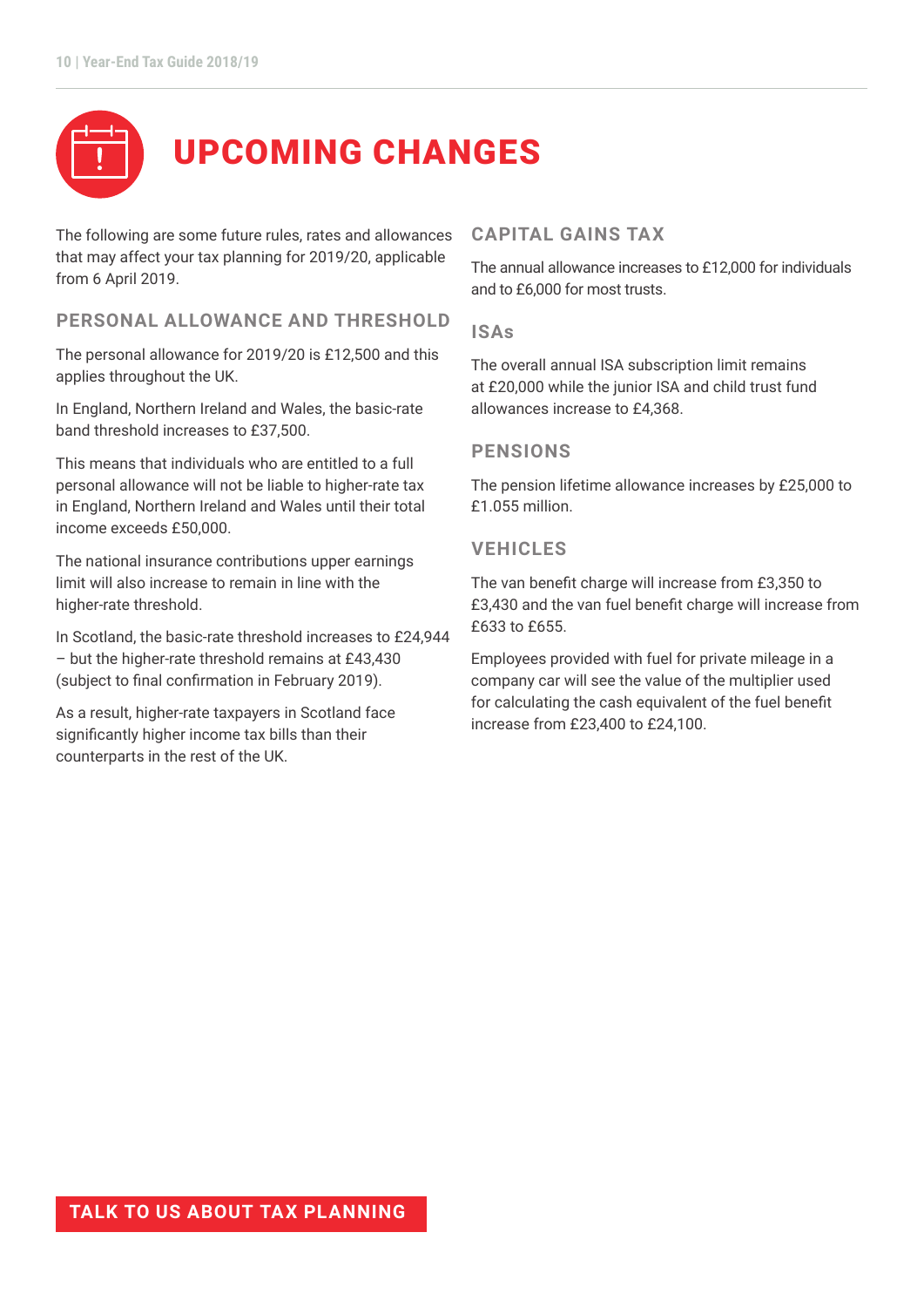### **NOTES**

|                | <b>All Contract</b>                                                                                             |         |                 |                 | $\sim 10$             |                       |                   |                              |                                                                                 |                             |  |                       |                   | the contract of the contract of the contract of the contract of the contract of the contract of                 |                   |             |
|----------------|-----------------------------------------------------------------------------------------------------------------|---------|-----------------|-----------------|-----------------------|-----------------------|-------------------|------------------------------|---------------------------------------------------------------------------------|-----------------------------|--|-----------------------|-------------------|-----------------------------------------------------------------------------------------------------------------|-------------------|-------------|
| $\sim 10^{-1}$ | and a strategic                                                                                                 |         |                 |                 |                       |                       |                   |                              |                                                                                 |                             |  |                       |                   | the contract of the contract of the contract of the contract of the contract of the contract of the             |                   |             |
| $\sim$         | $\sim$                                                                                                          | $\sim$  | $\mathcal{L}$   | $\sim$ 10 $\pm$ | $\sim 100$ km $^{-1}$ | $\sim 100$ km         | <b>Contract</b>   | and the company              |                                                                                 | and the company of the      |  | $\sim 100$ km $^{-1}$ | $\sim 100$        | $\sim 100$ km $^{-1}$                                                                                           | <b>Contract</b>   | $\sim 100$  |
| $\sim 10^{-1}$ | the contract of the contract of the contract of the contract of the contract of the contract of the contract of |         |                 |                 |                       |                       |                   |                              |                                                                                 |                             |  |                       |                   |                                                                                                                 |                   |             |
|                |                                                                                                                 |         |                 |                 |                       |                       |                   |                              |                                                                                 |                             |  |                       |                   |                                                                                                                 |                   |             |
| $\sim 10^{-1}$ | المستنقل والمستنقل والمستنقل والمستنقل والمستنقل والمستنقل والمستنقل والمستنقل والمستنقل والمستنقل              |         |                 |                 |                       |                       |                   |                              |                                                                                 |                             |  |                       |                   |                                                                                                                 |                   |             |
| $\sim 10^{-1}$ | $\sim$                                                                                                          | $\cdot$ | $\sim 100$      | $\sim 10$       | $\sim 100$ km $^{-1}$ | $\sim 100$ km $^{-1}$ | <b>Contractor</b> | and the control of           |                                                                                 | and the control of the con- |  | $\sim 100$            | $\sim 100$        | $\sim$ $\sim$                                                                                                   | <b>Contract</b>   | $\sim 10^7$ |
| $\sim 10^7$    | the contract of the contract of the contract of the contract of the contract of the contract of the contract of |         |                 |                 |                       |                       |                   |                              |                                                                                 |                             |  |                       |                   |                                                                                                                 |                   |             |
| $\sim 10^{-1}$ |                                                                                                                 |         |                 |                 |                       |                       |                   |                              |                                                                                 |                             |  |                       |                   | والمستحقق والمستحقق والمستحق والمستحقق والمستحق والمستحق والمستحق والمستحق والمستحق والمستحق والمستحقق والمستحق |                   |             |
|                |                                                                                                                 |         |                 |                 |                       |                       |                   |                              |                                                                                 |                             |  |                       |                   |                                                                                                                 |                   |             |
| $\sim 10^{-1}$ | $\sim 10^{-1}$                                                                                                  | $\cdot$ | $\sim 100$      | $\sim 10$       | $\sim 100$ km $^{-1}$ | $\sim 10^{11}$ km     |                   | the contract of the contract |                                                                                 | and the control of the con- |  | <b>Contract</b>       | $\sim 100$        | $\sim$ $\sim$                                                                                                   | <b>Contractor</b> | $\sim 100$  |
| $\sim 10^7$    | the contract of the contract of the contract of the contract of the contract of the contract of the contract of |         |                 |                 |                       |                       |                   |                              |                                                                                 |                             |  |                       |                   |                                                                                                                 |                   |             |
| $\sim 10^{-1}$ |                                                                                                                 |         |                 |                 |                       |                       |                   |                              |                                                                                 |                             |  |                       |                   | المستنقل والمستنقل والمستنقل والمستقل والمستنقل والمستنقل والمستنقل والمستنقل والمستنقل والمستنقل               |                   |             |
| $\sim 10^{-1}$ | $\sim$                                                                                                          | $\sim$  | $\sim 100$      | $\sim 10$       | $\sim 100$ km $^{-1}$ | $\sim 100$ km $^{-1}$ |                   |                              | the contract of the contract of the contract of the                             |                             |  | <b>Contractor</b>     | $\sim 100$        | $\sim 100$                                                                                                      | and the control   |             |
| $\sim 10^{-1}$ | the contract of the contract of the contract of the contract of the contract of the contract of the contract of |         |                 |                 |                       |                       |                   |                              |                                                                                 |                             |  |                       |                   |                                                                                                                 |                   |             |
|                |                                                                                                                 |         |                 |                 |                       |                       |                   |                              |                                                                                 |                             |  |                       |                   |                                                                                                                 |                   |             |
| $\sim 10^{-1}$ |                                                                                                                 |         |                 |                 |                       |                       |                   |                              |                                                                                 |                             |  |                       |                   | the contract of the contract of the contract of the contract of the contract of the contract of the contract of |                   |             |
| $\sim 10^{-1}$ | $\sim 10$                                                                                                       | $\sim$  | $\sim 10^{-11}$ |                 |                       |                       |                   |                              | the contract of the contract of the contract of the contract of the contract of |                             |  | <b>Contractor</b>     | <b>Contractor</b> |                                                                                                                 | <b>Contractor</b> | $\sim 100$  |
| $\sim 10^{-1}$ | the company's company's service                                                                                 |         |                 | <b>Contract</b> | and the company       |                       |                   |                              | the contract of the contract of the contract of the                             |                             |  |                       |                   | the contract of the contract of the contract                                                                    |                   |             |
|                | والمستنقص والمستقيل والمستقيل والمستقيل والمستنقص والمستقيل والمستقيل والمستقيل والمستقيل والمستقيل والمستقيل   |         |                 |                 |                       |                       |                   |                              |                                                                                 |                             |  |                       |                   |                                                                                                                 |                   |             |
|                | والمستحدث والمستحدث والمستحدث والمستحدث والمستحدث والمستحدث والمستحدث والمستحدث والمستحدث والمستحدث             |         |                 |                 |                       |                       |                   |                              |                                                                                 |                             |  |                       |                   |                                                                                                                 |                   |             |
|                |                                                                                                                 |         |                 |                 |                       |                       |                   |                              |                                                                                 |                             |  |                       |                   |                                                                                                                 |                   |             |
|                | الموارد والمستحقق والمستحقق والمستحقق والمستحقق والمستحقق والمستحقق والمستحقق والمستحقق والمستحقق والمستحقق     |         |                 |                 |                       |                       |                   |                              |                                                                                 |                             |  |                       |                   |                                                                                                                 |                   |             |
|                | الموارد والمستحقق والمستحق والمستحقق والمستحقق والمستحقق والمستحق والمستحق والمستحق والمستحق والمستحقق والمستحق |         |                 |                 |                       |                       |                   |                              |                                                                                 |                             |  |                       |                   |                                                                                                                 |                   |             |
|                | الموارد والمستحقق والمستحقق والمستحقق والمستحقق والمستحقق والمستحقق والمستحقق والمستحقق والمستحقق والمستحقق     |         |                 |                 |                       |                       |                   |                              |                                                                                 |                             |  |                       |                   |                                                                                                                 |                   |             |
|                | والمستنقص والمستقيل والمستنقص والمستنقص والمستنقص والمستنقص والمستنقص والمستنقص والمستنقص والمستنقص             |         |                 |                 |                       |                       |                   |                              |                                                                                 |                             |  |                       |                   |                                                                                                                 |                   |             |
|                |                                                                                                                 |         |                 |                 |                       |                       |                   |                              |                                                                                 |                             |  |                       |                   |                                                                                                                 |                   |             |
|                | والمستنقص والمستقر والمستنقص والمستنقي والمستنقص والمستنق والمستنقص والمستنقص والمستنقص والمستنقص               |         |                 |                 |                       |                       |                   |                              |                                                                                 |                             |  |                       |                   |                                                                                                                 |                   |             |
|                | المعارض والمتعارض والمستحيل والمستحيل والمستحيل والمتعارض والمتعارض والمتعارض والمتعارض والمستحيل               |         |                 |                 |                       |                       |                   |                              |                                                                                 |                             |  |                       |                   |                                                                                                                 |                   |             |
|                |                                                                                                                 |         |                 |                 |                       |                       |                   |                              |                                                                                 |                             |  |                       |                   | and the contract of the contract of the contract of the contract of the contract of the contract of             |                   |             |